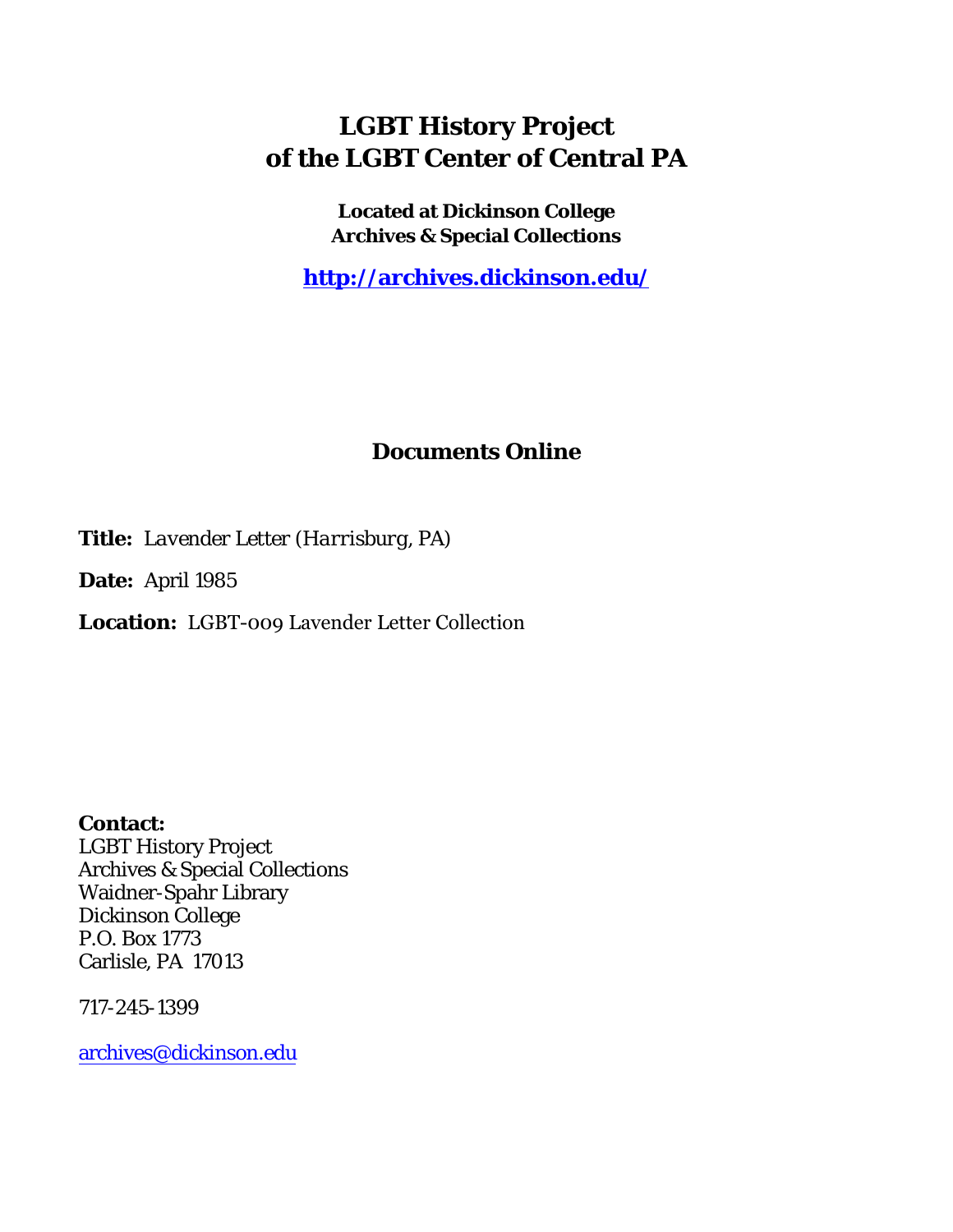



1

VOL. 3 Number 4 A Calendar of Events for and by APRIL, 1985<br>Lesbian Women in the Central Pennsylvania area.

SUNDAY, MARCH 31 - 10:30 AM...Uniterian Church of Harrisburg. Sermon by Sylvia Howe on Homosexuality, 1280 Clover Lane. A-frame church, Eisenhour Blvd. By Hbg. East Mall.

FRIDAY, APRIL 5...The Avengers perform at the SCORPION in State College.

ATURDAY, APRIL 6... Another Avengers concert at the State College SCORPION.

MCC of the Spirit - AM Easter Sunrise Service on City Island, Followed by Potluck Breakfast. SUNDAY, APRIL 7

SUNDAY, APRIL 7 - 5:00 PM...Dignity's monthly Sunday Mass for the Lesbian and Gay community. Followed by a Potluck Supper (6:00) and a Movie (7:30). Film title not yet known. Meet at Friends Meeting House, 6th s Herr Sts., Hbg.

THURSDAY, APRIL 11 - SUNDAY, APRIL 14 - Tenth Annual Southeastern Conference for Lesbians and Gay Men. "Here Today Here to Stay". Entertainment, Exhibits, Workshops, etc. University of North Carolina at Chapel Hill. Write P.O. Box 344, Chapel Hill, NC, 27514.

FRIDAY, APRIL 12 - 7:30 PM...Lavender Letter evening of games. Just bring a beverage (munchies provided) and come enjoy the company of women for a night of cards, trivial pursuit, or other games. Good music, too. Call 367-8776 for location.

SATURDAY, APRIL 13 - 9-11PM...Bobbi Carmitchell, formerly of Wind n' Wood live in concert at La Bear Reservations will Cafe in Lancaster. \$1 Cover. Reservations only be taken for dinner - so plan ahead!

SUNDAY, APRIL 14 - 7:00 PM...MCC Harrisburg Worship Service. Friends Meeting House, 6th & Herr Sts., Hbg.

SUNDAY, APRIL 14 - 7-9PM\_\_ An encore performance by Bobbi Carmitchell at La Bear Cafe in Lancaster, \$1 Cover. Reservations for dinner only!

SUNDAY, APRIL 14 - 7:30 PM...Harrisburg Women's Discussion Group exchange of ideas and opinions. This months topic "Women's Support Systems", Call 564-9710 for location.

FRIDAY, APRIL 19 - SUNDAY APRIL 21...Women's Interseminary Conference at Pittsburgh Theological Seminary. Theme: Birthdance; Godsong. Speaker, Judith Plaskow, author of Sex, Sin and Grace.<br>Worship Workshops, food, games, and fun. Write: Worship, Workshops, food, games, and fun. Chairperson, WIC, 616 N. Highland Ave., Box 29, Pittsburgh, Pa. 15206.

FRIDAY, APRIL 19...Come hear the Avengers live in concert at HOGAN'S located in Lebanon, PA. . .

STRUGGLE FOR RAISES SATURDAY TO US! Struggle for RAISES Lavender Letter's Second Birthday Party Potluck. You're all welcome to join the staff in celebrating our existence and our hopes for an exciting future and continued service and the gathering of the Women in the Harrisburg-Lancaster Area. Bring a<br>covered dish. something to drink. Birthday cake covered dish, something to drink. Birthday cake provided. Call 232-7144 for location.

SATURDAY, ARPIL 20 - 2:00 PM..."A Christian View of Sexuality" workshop led by a noted Catholic Theologian. A session-on "Love of Body", and "Sin, Death and Judgement" will be held from 2:00 to 4:15 followed by a 4:30 to 5:45 session addressing "Freedom of Conscience". Each session consists of a presentation followed by group interaction and general discussion. Following all workshop sessions, Mass will be celebrated by the Guest Speaker at 6:00. Then at 7:00 soup and bread are provided for supper. Bring fruit, cheese, or dessert. Call 236-1081 for location. Sponsored by Dignity

SATURDAY, APRIL 20 - 7PM...GAME NIGHT by MCC. A good at Dave'<sup>s</sup> (737-6644). Sponsored by MCC. A good time outside of the bars.

SATURDAY, APRIL 20...A Avengers in Lebanon at second chance to see the HOGAN'S.

SUNDAY, APRIL 21 - 8:30 AM - 4:00 PM-- NOW Mid-Atlantic Region Lesbian Rights Conference. Evening entertainment. Workshops on Aging, Lesbian Mothers, Political Organizing, Straight Lesbian Talk, Legal Protection for Lesbians, Local, State and National Legislation. YWCA, 624 9th St., N.W., Washington, D.C: \$10 for NOW members, \$15 for non-members. Call 202-638-2100 for more information.

SUNDAY, APRIL 21 - 10:30 AM... Women's Center sponsored Feminist Brunch. Bring fruit, bread, cheese,<br>a friend. Call 233-4004 for location. a friend. Call 233-4004 for location



SUNDAY, APRIL 21 - 2:00 PM...Dignity's Book Discussion Group gets together again to discuss their Call 957-4982 for location latest literary finds, and more information.

SUNDAY, APRIL 21 - 7:00 PM...MCC of the Spirit Worship Service. Friends Meeting House, Hbg.

MONDAY, APRIL 22 - 7:30 PM...York Area. Social Support Group. Meet some new people, have some good conversation, open-ended. Call 848-9142 for location.

TUESDAY, APRIL 23 - 7:30 PM...Word is out Sensitive movie of the lives of several gay people. Popcorn and punch of Gays and L.L. House, 6th *& Herr* provided. Sponsored by \$1.50 at door. Friends sts., Hbg.<br>••••••••• A classic. Parents' Meeting • •

• • • APRIL IS NATIONAL SECRETARY1S WEEK...On Tuesday, April 23, the Greater Harrisburg Chapter of the Coalition of Labor Union Women will sponsor a "59\* Get Together" at the Caucus Restaurant, 706 North 3rd St., Hbg. after the 9 to 5ers get off work for a dinner to celebrate the many un-noticed accomplishments women have made in this career field. Come join in with CLUW to continue the struggle for RAISES NOT ROSES! I

• •••••••••••••••••• WEDNESDAY, APRIL 24 - 7:30 PM...Lavender Letter Organizational Meeting. All welcome with new ideas, suggestions. If you see something you enjoy, we'll let you do it. We want your input to grow. Call 232-7144 for location.

WE WANT YOU TO SEND IN THIS COUPON ONCE, SO YOU WILL BE SURE TO RECEIVE THE LAVENDER LETTER EACH MONTH. TO ASSURE YOUR PRIVACY, IT WILL ARRIVE IN AN UNMARKED, SECURITY  $ENVELOPE.$  A DONATION OF  $44^\circ$  (MORE IF YOU CAN, LESS IF YOU CAN'T) WOULD HELP COVER POSTAGE & PRINTING FOR THE YEAR.

PLEASE SEND CHECKS IN THE NAME OF "CASH". THANKS!

 $(ovQR)$